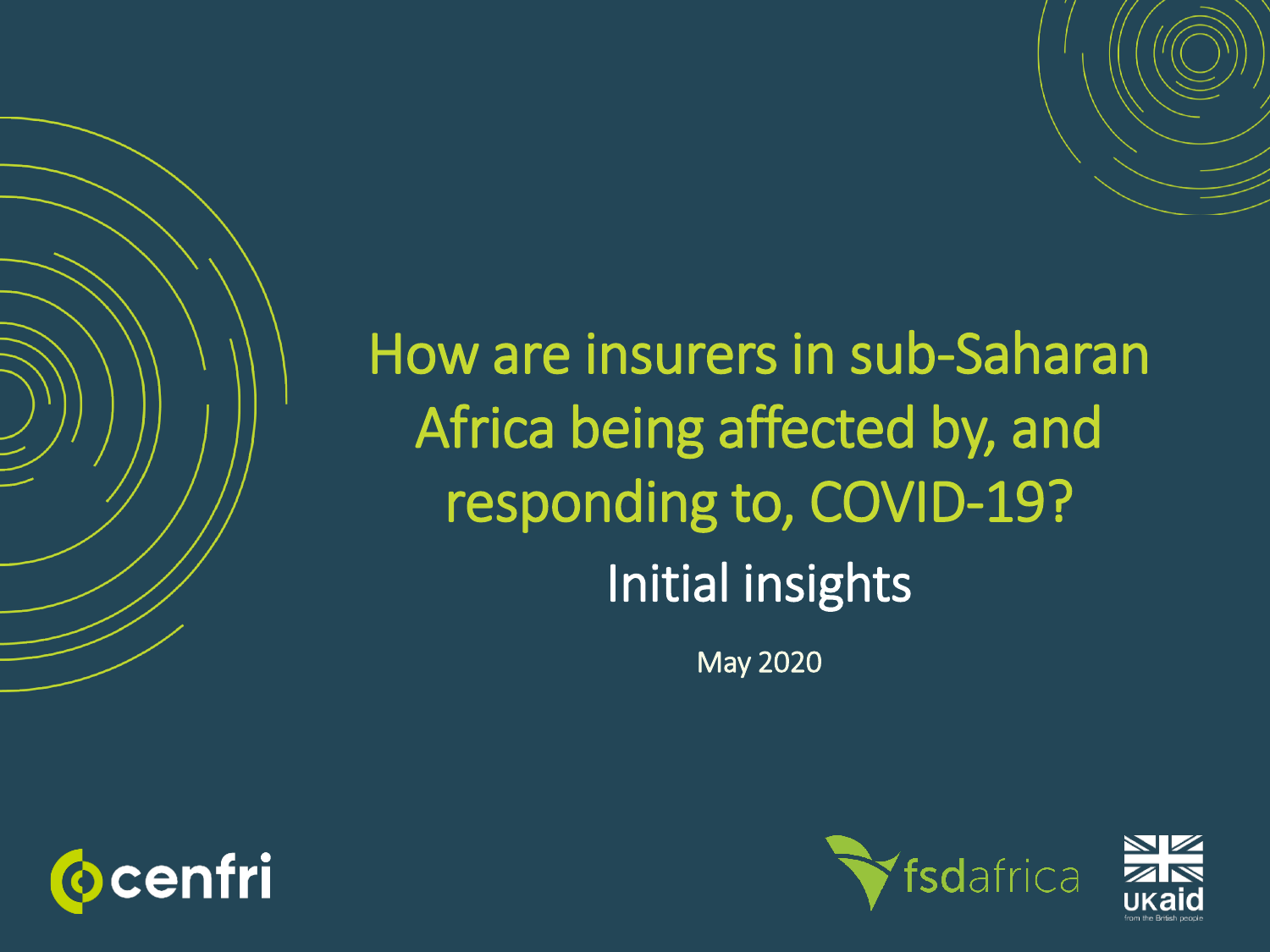## Disclaimer

- As a result of the COVID-19 pandemic, [FSD Africa](https://www.fsdafrica.org/) and [Cenfri](https://cenfri.org/) are focusing some of their research on how insurance markets across SSA are responding to the crisis.
	- Many insurers are experiencing or will experience challenges to their operations and business models, resulting from COVID-19 and limitations due to social distancing and lockdowns and, perhaps, significant increases in claims.
	- However, some insurers are seeing increasing interest in insurance products. As such, this crisis is in some ways an opportunity for insurers and insurance products to demonstrate their relevance and ability to have a real impact during a crisis.
- We've had a series of calls with insurers across sub-Saharan Africa to discuss how the pandemic has affected their internal and external business operations and how they have responded thus far.
- This document presents the preliminary insights from these calls. A forthcoming report will be released in June.



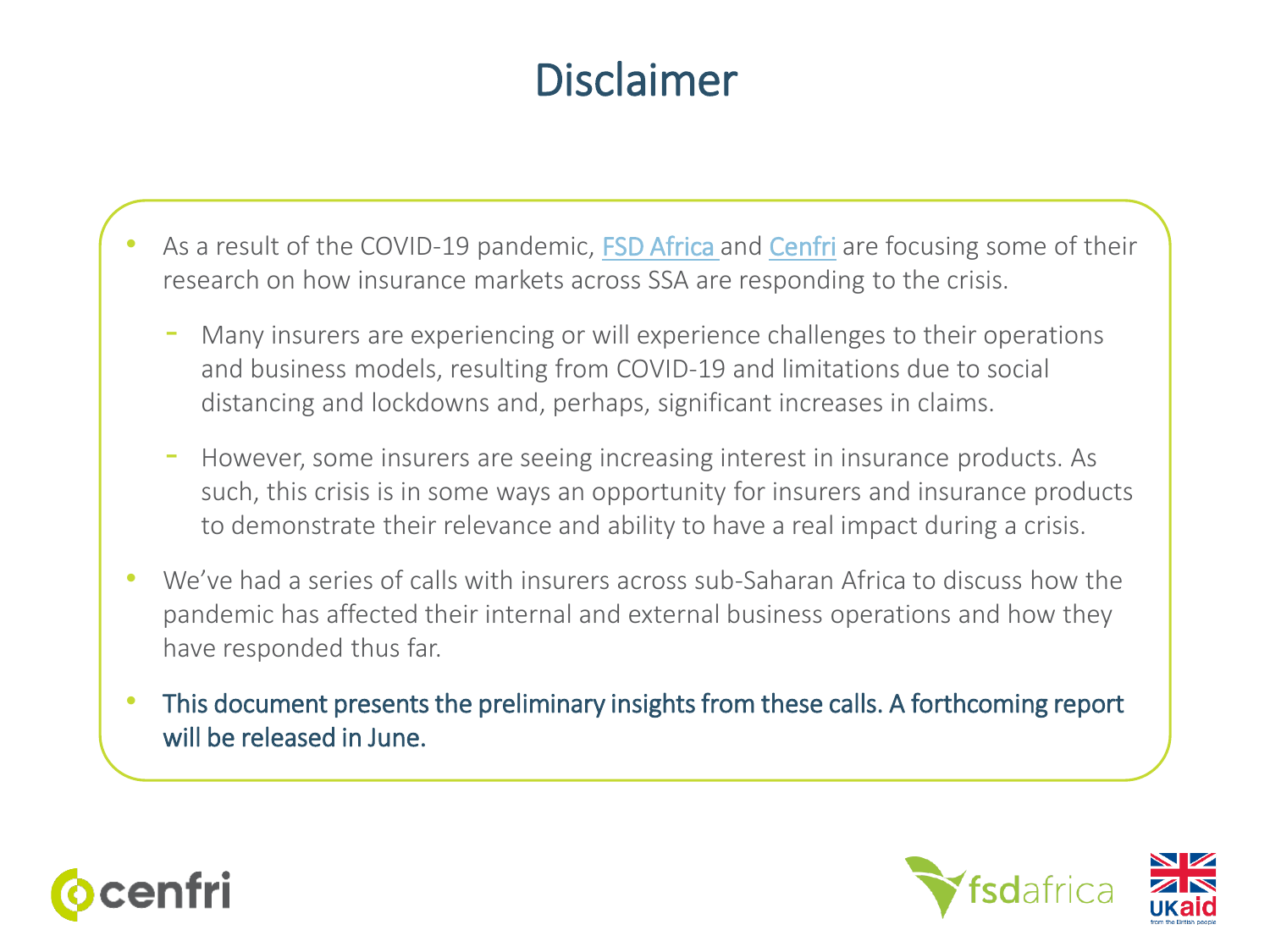#### Meetings

|                        | <b>Number</b> |
|------------------------|---------------|
| <b>Insurers</b>        | 16            |
| Life                   | 5             |
| Non-life               | 10            |
| Composite              | 1             |
| <b>Insurtechs</b>      | 4             |
| Offering life products | 4             |
| <b>Markets covered</b> | 14            |



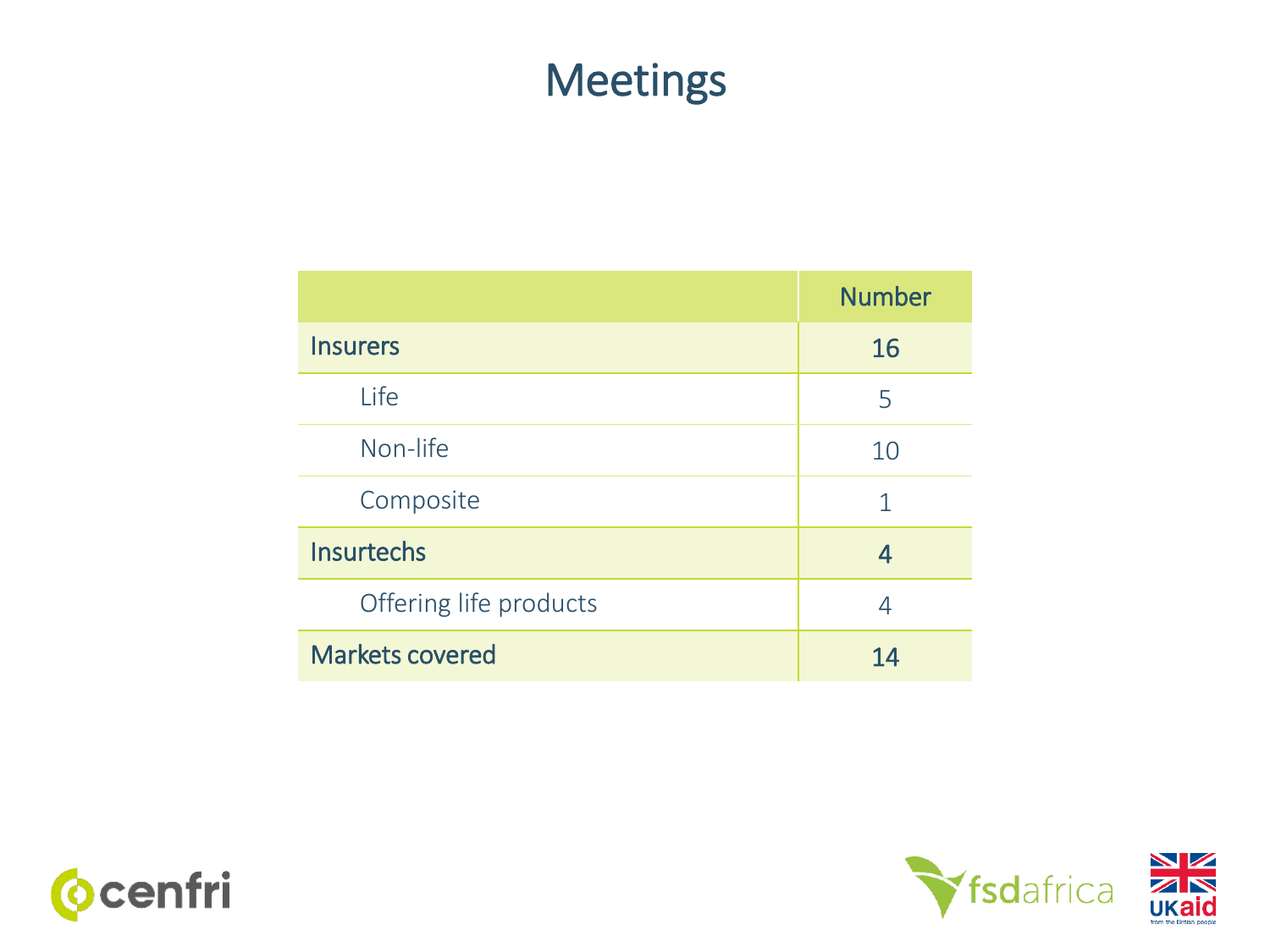## Shifting to remote work

- More than **60%** of SSA countries have implemented quarantine measures and lockdowns, have restricted travel and have cancelled public gatherings ([IMF, 2020\)](https://www.imf.org/en/News/Articles/2020/04/13/na0413202-six-charts-show-how-covid-19-is-an-unprecedented-threat-to).
- Insurance industry actors have been forced to switch to remote work and have done so with varying levels of ease.

#### Challenges

- Having technological infrastructure in place laptops, VPNs
- Supervising and motivating staff
- In some countries, insurance was not considered "essential" a major challenge for those who could not work remotely.
- Difficulties with distribution partners/regulators who have not made the remote transition as smoothly.





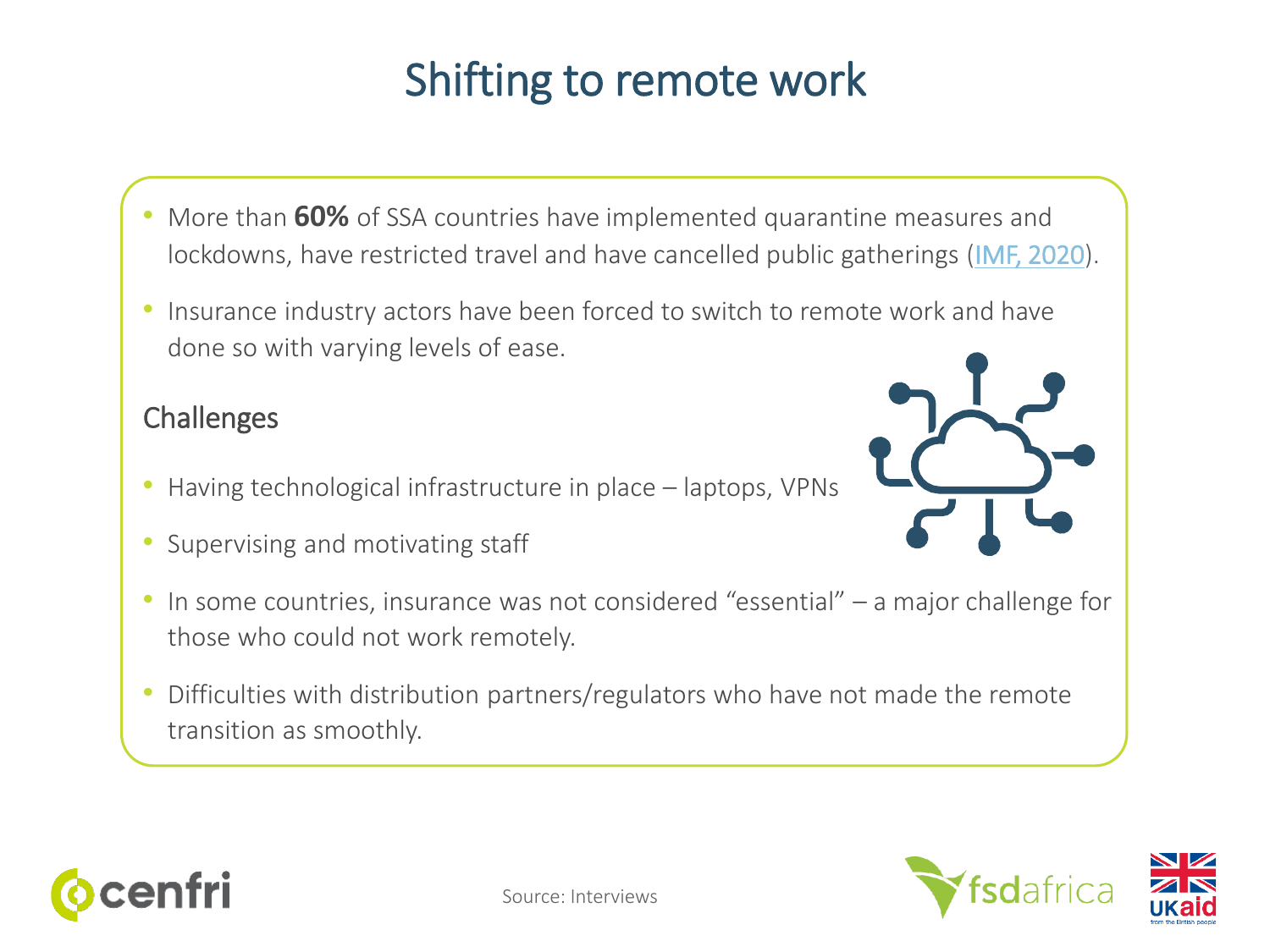## COVID-19 inclusions/exclusions

#### Not uniform across SSA – both country and product specific

#### Life insurers

- Credit life insurance in South Africa covers borrowers' debt in the case of retrenchment, disability or death – COVID-19 not excluded.
- Generally, COVID-19 is not excluded in life or hospitalisation products in SSA, so insurers are covering it.
- In CIMA, COVID-19 is excluded in life insurance products.
- In Kenya, COVID-19 is excluded, but as an industry association, insurers agreed to cover it.

#### General insurers

- Business interruption and continuity products often exclude COVID-19 (e.g. pandemics) and often a primary peril (damage to physical assets) must occur for insurance to kick in.
- In some instances, COVID19 is covered if a store has to close because a staff member was infected and the store needs to shut down.

#### Reinsurers

- Hesitant to cover COVID-19
- Not willing to underwrite new hospitalisation or life insurance policies which include COVID-19



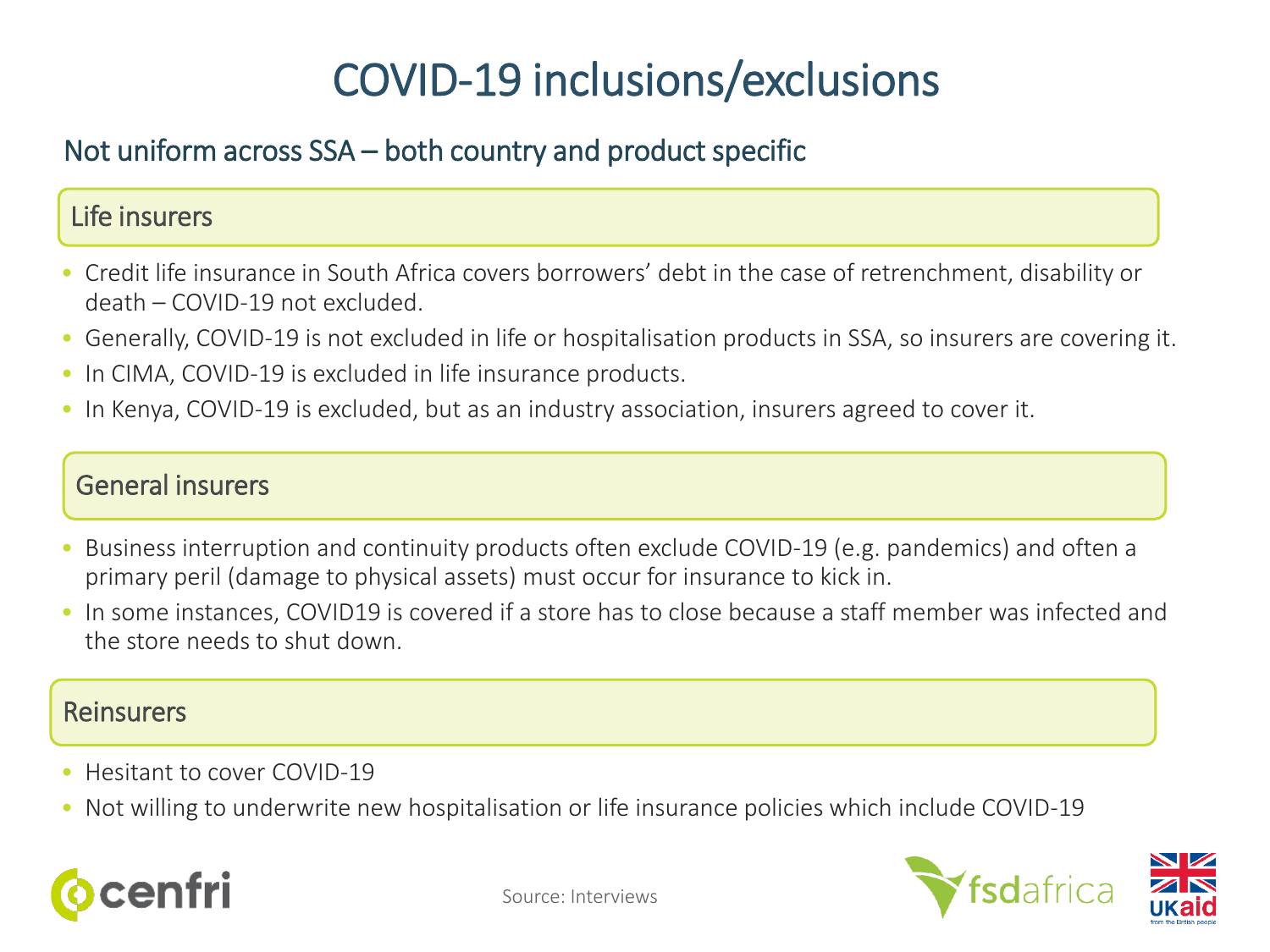#### Sales

| Impact                                                                                         | Response                                                                                                                                                                                                                           |
|------------------------------------------------------------------------------------------------|------------------------------------------------------------------------------------------------------------------------------------------------------------------------------------------------------------------------------------|
| Sales have slowed or completely stopped<br>throughout the region, due to:                      |                                                                                                                                                                                                                                    |
| • Agents not being considered an essential<br>service and not being able to work               | Many insurers are making plans to switch to<br>more digital communication and sales methods<br>or have done so already (e.g. WhatsApp, web<br>portals, online websites, mobile platforms for<br>agents, Facebook and call centres) |
| Distribution being largely agent and broker<br>driven in SSA                                   |                                                                                                                                                                                                                                    |
| • Consumers not being able or willing to engage<br>digitally                                   |                                                                                                                                                                                                                                    |
| • Regulation not enabling of digital sales,<br>e.g. e-signatures                               | Some insurers have switched to focus on client<br>retention rather than new sales, especially due<br>to pressures on disposable incomes.                                                                                           |
| Banks not being able to operate and/or being<br>stricter with lending, e.g. credit-life halted |                                                                                                                                                                                                                                    |
| Constraints on income                                                                          |                                                                                                                                                                                                                                    |





**Ocenfri**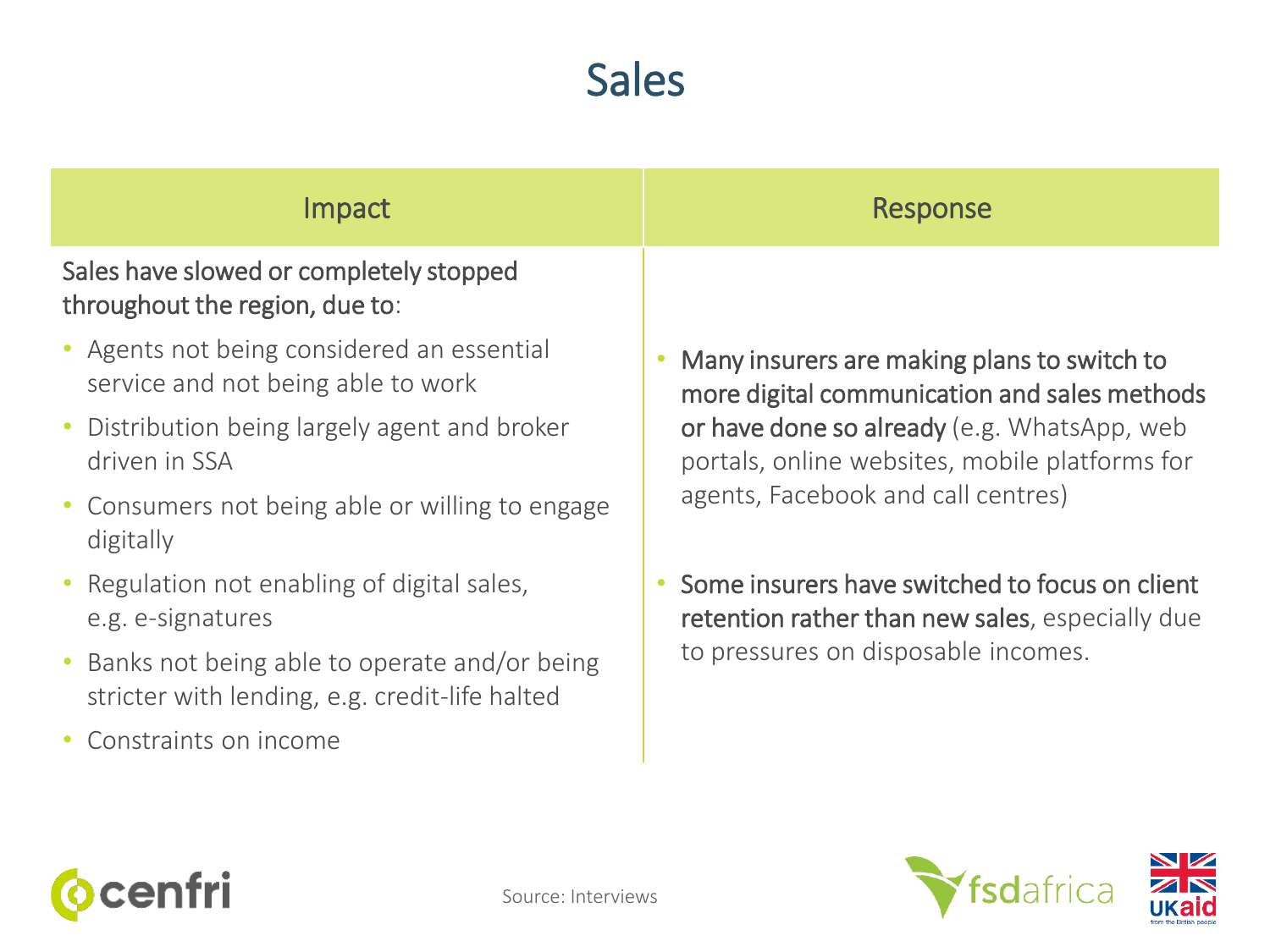## Premium collection and pricing

| <b>Impact</b>                                                                                                                                                                                           | Response                                                                                                                     |
|---------------------------------------------------------------------------------------------------------------------------------------------------------------------------------------------------------|------------------------------------------------------------------------------------------------------------------------------|
| Certain insurers not affected severely by<br>COVID-19 when it comes to premium collection<br>• Group policies held by employers<br>Digital premium payments made via mobile<br>money, EFT, debit orders | <b>Premium reductions</b><br>Predominantly motor (e.g. Malawi, South<br>Africa and Zambia)                                   |
|                                                                                                                                                                                                         | Some insurers require consumers to engage<br>directly instead of implementing reductions<br>across the market (e.g. Rwanda). |
|                                                                                                                                                                                                         | <b>Premium holidays</b>                                                                                                      |
|                                                                                                                                                                                                         | Mostly on motor and credit-life insurance                                                                                    |
|                                                                                                                                                                                                         | Typically three months                                                                                                       |
| However, some insurers have been witnessing a<br>reduction in premium payments.                                                                                                                         | Scaling down coverage                                                                                                        |
|                                                                                                                                                                                                         | Mostly for motor and corporates                                                                                              |
| • Those made in cash or via airtime deductions                                                                                                                                                          | Limited by inflexibility of insurers in markets<br>$\bullet$                                                                 |
| • Those who pay large, annual premiums                                                                                                                                                                  | Flexibility in premium instalments                                                                                           |
| Constrains on income – both individual and<br>sector-specific                                                                                                                                           | Annual policies moved to instalments<br>(typically up to three)                                                              |



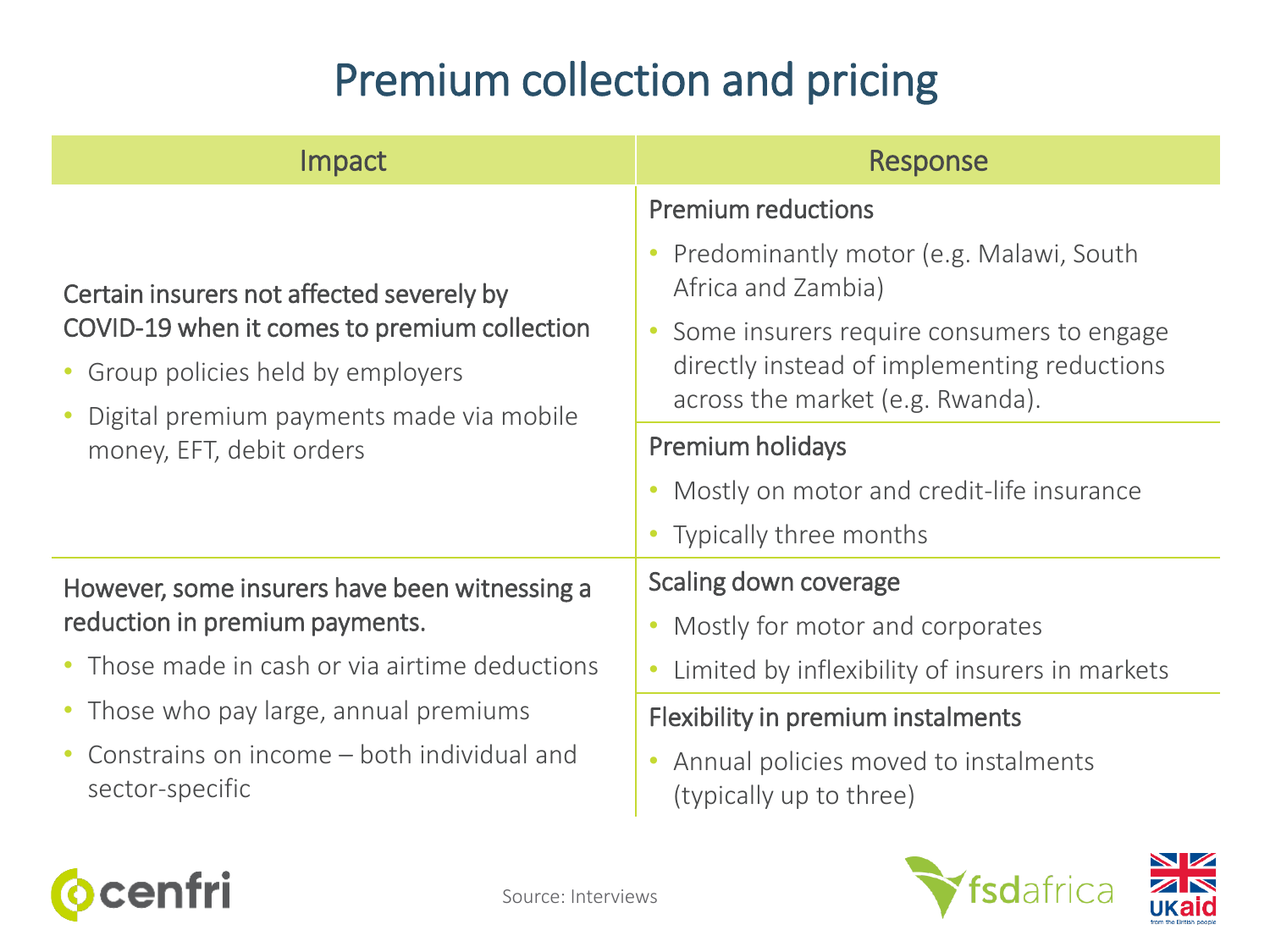## Claims

| Impact                                                                                                         | Response                                                                                                                                     |
|----------------------------------------------------------------------------------------------------------------|----------------------------------------------------------------------------------------------------------------------------------------------|
| There has been a mixed impact on claims,<br>depending on the market and type of product<br>under consideration | Insurers digitising claim submission<br>• Pictures of claim documents                                                                        |
| • Some insurers witnessing reductions in claims<br>- Hospital and motor insurance                              | Self-servicing via web portal for customers<br>• Web portal for agents<br>E-claims model for servicing partners<br>(e.g. hospitals)          |
| • Others have seen no impact on claims.<br>- COVID-19 peak has not yet occurred.                               |                                                                                                                                              |
| • To a lesser extent, seeing a spike in claims                                                                 | Insurers changing the channel through which they                                                                                             |
| Credit-life                                                                                                    | pay                                                                                                                                          |
| Challenging for some insurers to pay claims<br>remotely                                                        | Pushing for claim pay-outs via MM, EFT<br>$\bullet$<br>In some instances, paying directly to<br>$\bullet$<br>distribution partner (e.g. MFI) |
| Physical presence required to pay claims                                                                       |                                                                                                                                              |
| • Claims verification more challenging                                                                         | Insurers working with government to allow them                                                                                               |
| Delay in claim payments                                                                                        | to physically enter their offices to pay claims                                                                                              |
|                                                                                                                |                                                                                                                                              |





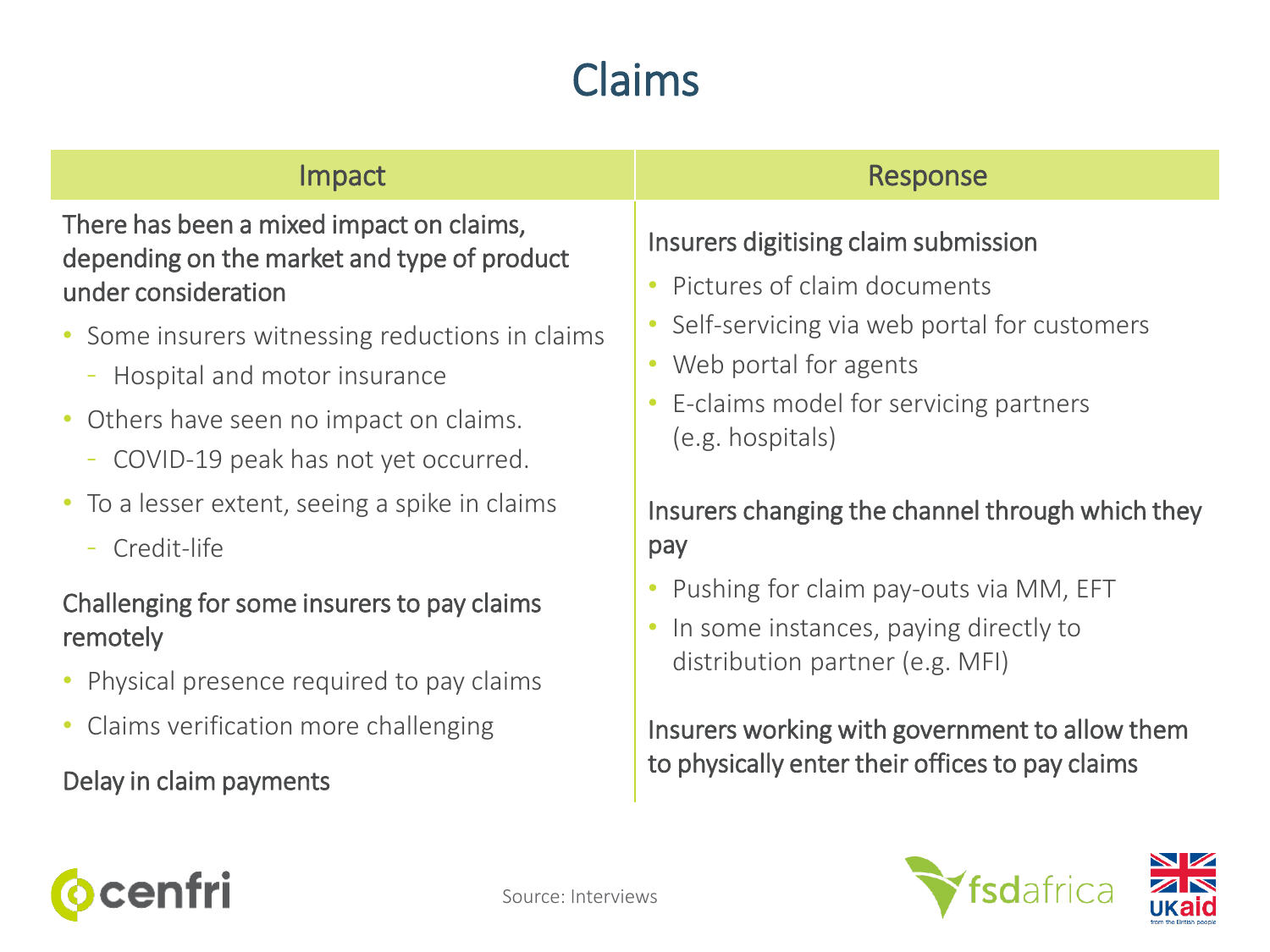#### Balance sheet impacts

| <b>Impact</b>                                                    | Response                                |
|------------------------------------------------------------------|-----------------------------------------|
| Insurers' balance sheets under pressure                          | Many insurers are requesting some       |
| • Market turmoil affecting asset                                 | relaxations from the regulator          |
| allocations (particularly life insurers)                         | • Solvency ratios                       |
| Low sales                                                        | Capital minimum requirements            |
| • Products not going to market                                   | Cash and carry                          |
| • Increased lapse rates<br>• Increased costs to digitise quickly | Leaner approach to operations in future |



**Ocenfri** 

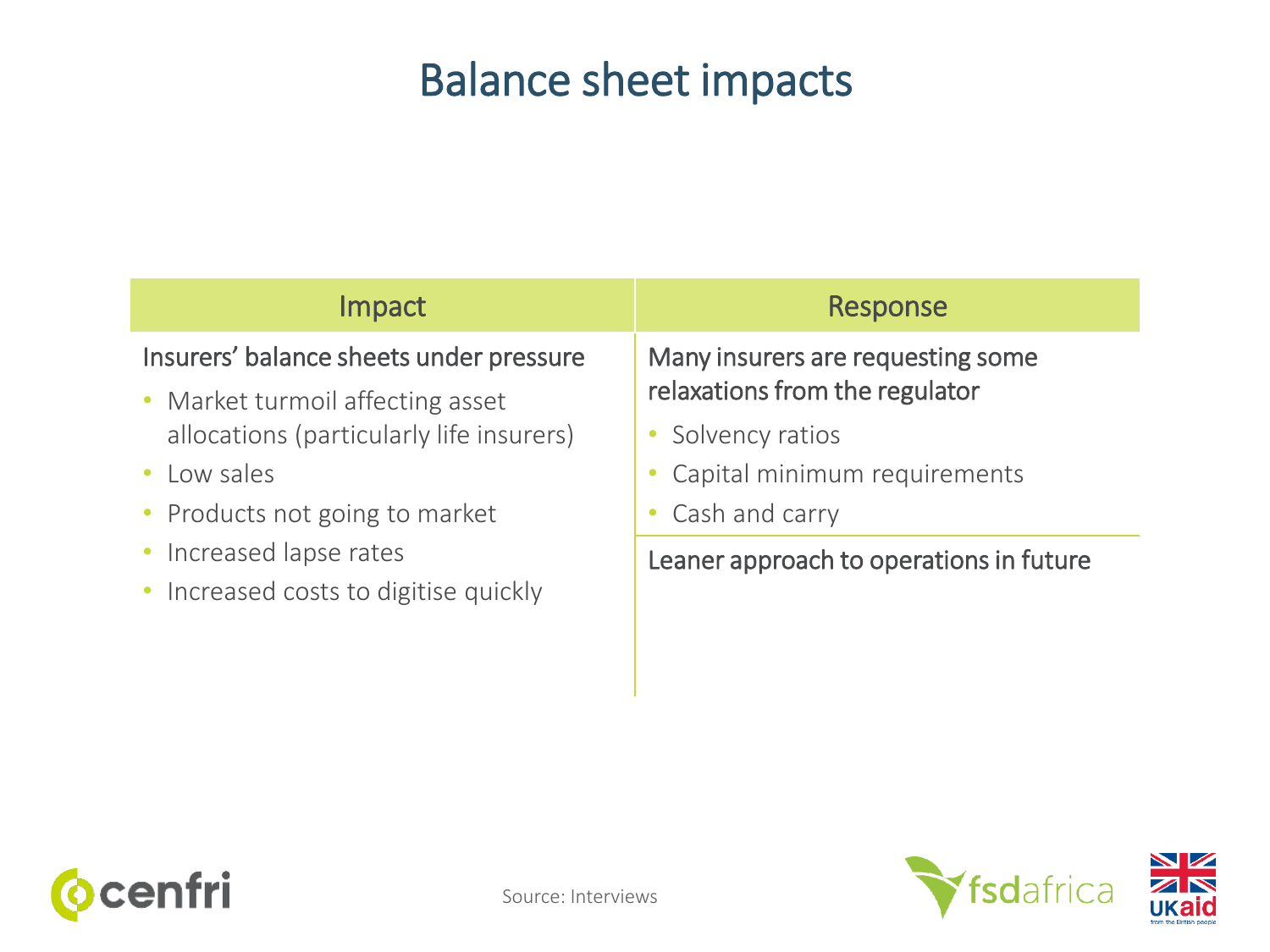### Regulatory engagement

- Proactive, consultative and clear communication in some markets
- In other markets, uncertainty and lack of coordination with industry remaining a challenge
- Barriers to digitisation, such as e-signatures and e-KYC, are top of mind for insurers
- Most engagement focused on prudential side, e.g. solvency and capital minimum requirements
- Requests to reduce the level of effort required by insurers to illustrate compliance, e.g. postpone on-site inspections, leniency in submissions of returns and audits, etc.



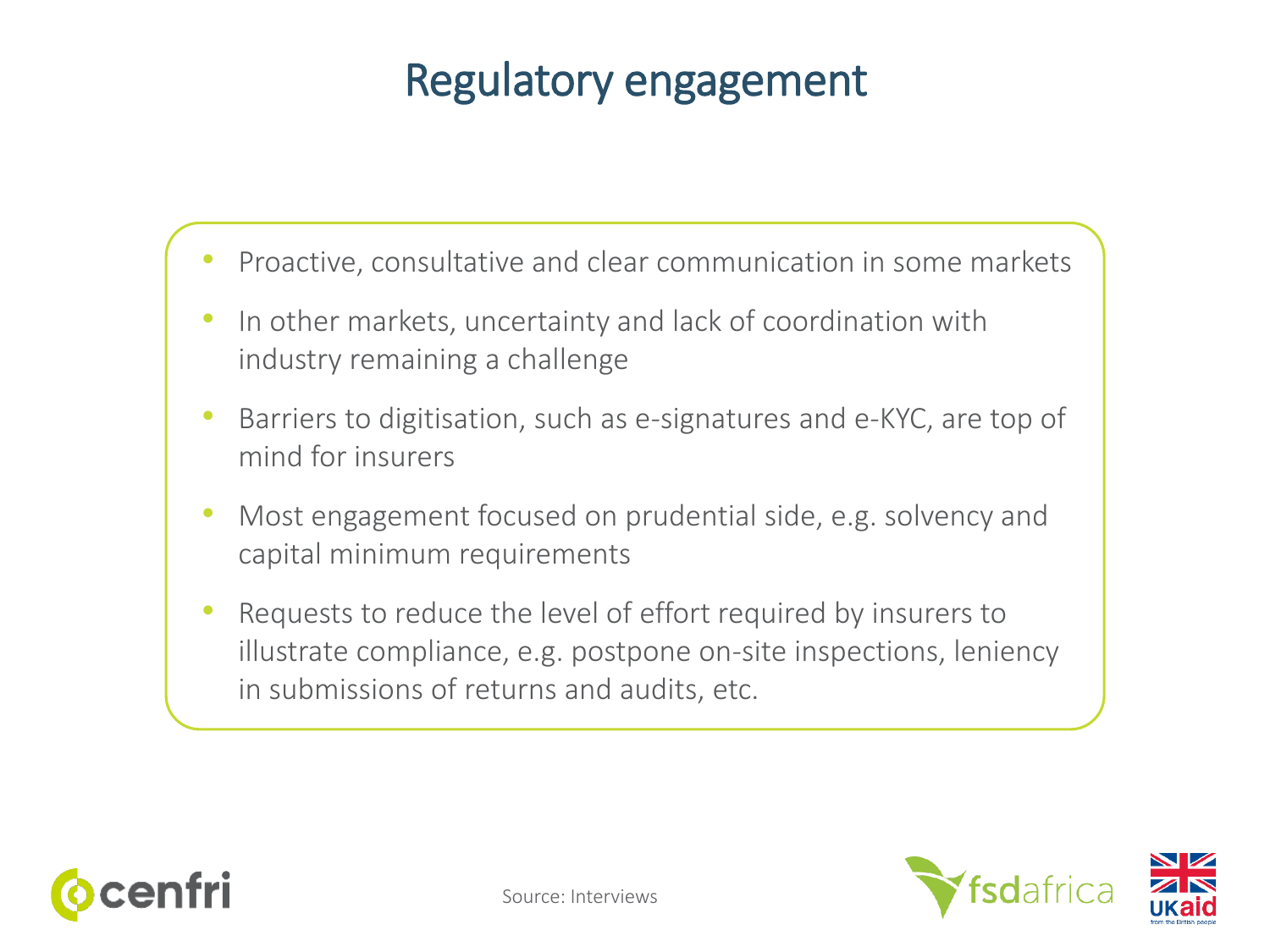## Key barriers and opportunities





- Reinsurance constraints and lack of risk layering options
- Balance sheet issues
- Regulatory barriers to digitisation
- Consumers' constrained incomes
- Shifting consumer behaviour to digital
- Consumers may have a negative perception of insurance in markets where COVID-19 was excluded.
- Operational constraints

## **Opportunities**



- Push to digitise own backend processes
- Need for regulators to create an enabling regulatory environment for digital innovation
- Incentives for consumers to transact digitally
- Availability and saliency bias of consumers
- Need to innovate